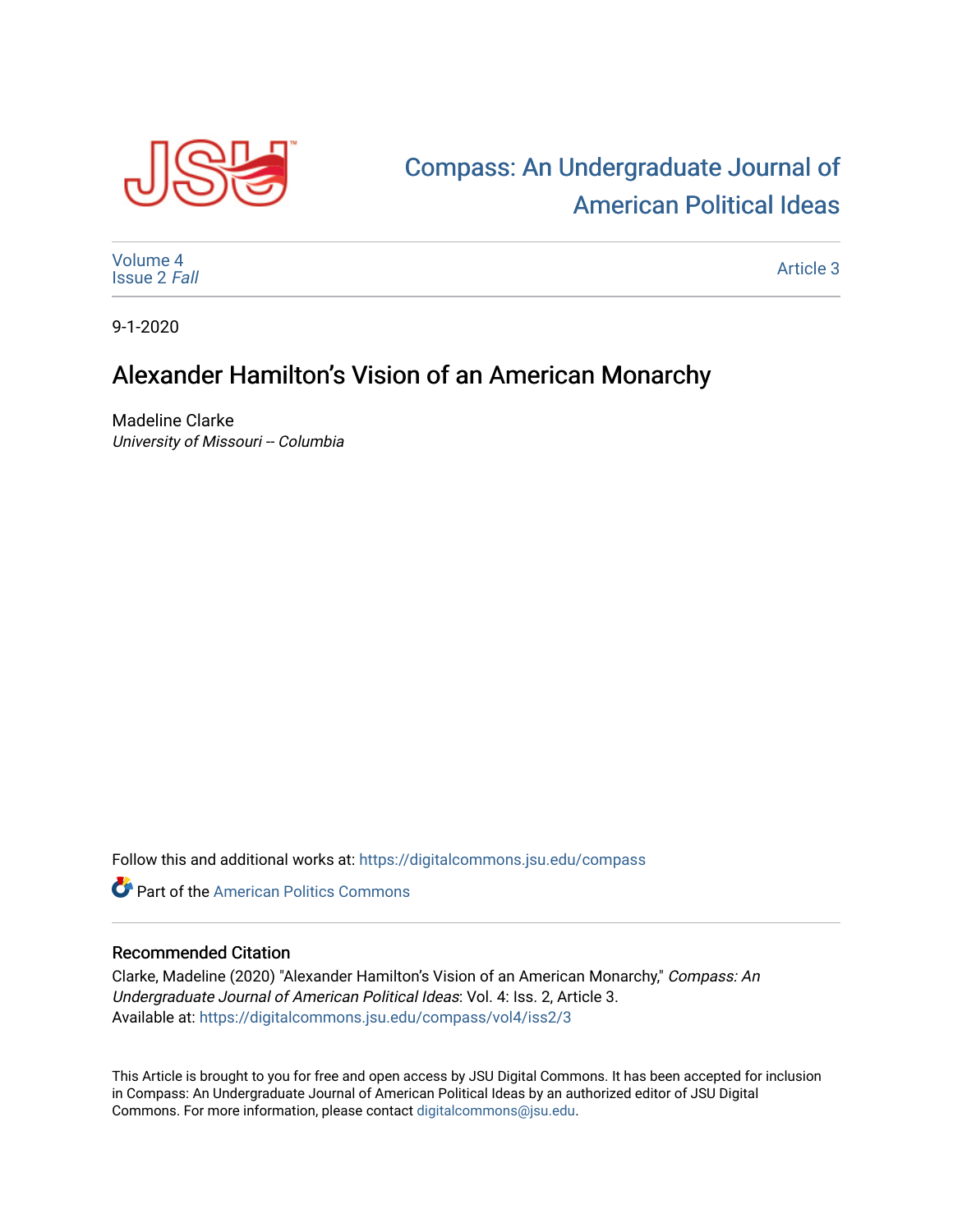Title: Alexander Hamilton's Vision of an American Monarchy

Author: Madeline Clarke

University: University of Missouri-Columbia

Biography: Madeline Clarke is an honors student from Ashland, Missouri, at the University of Missouri-Columbia studying political science and geography with a minor in American Constitutional Democracy. She is currently a Kinder Institute on Constitutional Democracy Undergraduate Fellow in addition to serving as president of Gamma Theta Upsilon Geography Honor Society, an executive board member of Pi Sigma Alpha Political Science Honor Society, and an undergraduate research ambassador. After graduating from Mizzou, she intends to pursue a PhD in political science.

Abstract: Alexander Hamilton's underlying arguments in The Federalist Papers and the Pacificus-Helvidius Debates of 1793-1794 expand the power of the presidency and display Hamilton's desire for a king-like president of the United States, much like Great Britain's monarch.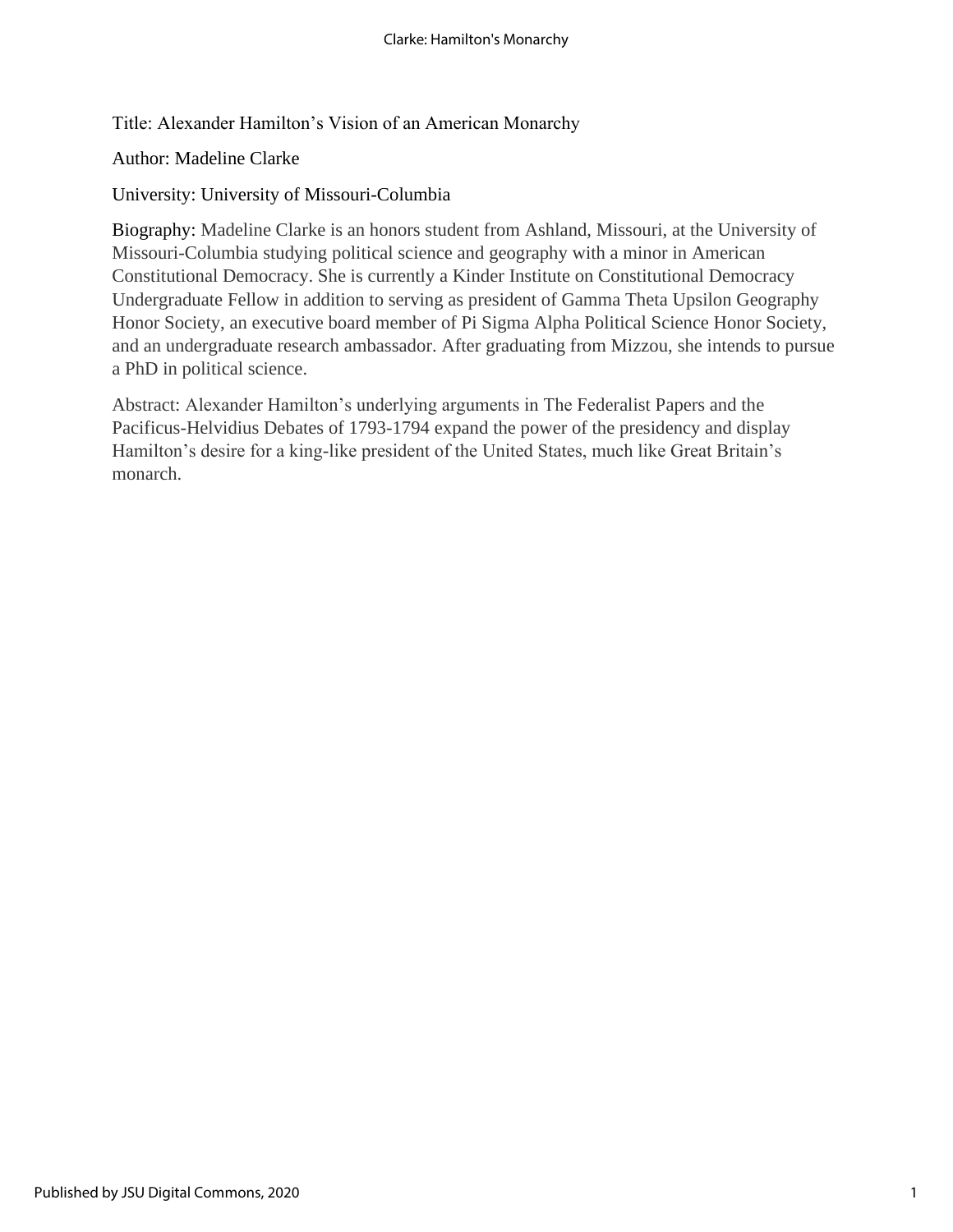During the Constitutional Convention, Hamilton introduced his own plan of government on June 18, 1787, which he acknowledged could be compared to an elective monarchy (Madison 2014, 99). There is speculation Hamilton introduced his radical plan to make Madison's plan look more moderate by comparison, allowing its passage, but his writings tell a different story. From his writings in *The Federalist Papers* and in the *Pacificus-Helvidius Debates*, it is clear Hamilton never gave up hope on having a king-like president for life in the United States similar to Great Britain's monarch.

Hamilton's plan allows a president to serve indefinitely with good behavior, with powers to veto any law; execute laws; grant pardons; direct war once Senate authorizes or begins one; appoint chief officers of Finance, War, and Foreign Affairs; and appoint all other officers, pardon treason, and make treaties with the approbation of the Senate. The plan also allows for the impeachment of the executive and establishes national supremacy over the states (Madison 2014, 100-101). Hamilton offers much praise of the British form of government in his discussion and defends his desire for a president for life by pointing to the success of the hereditary monarch in Britain. There, he argues, the monarch's personal interest and the self-preservation in the country coincide and influence by foreign powers is unlikely (Madison 2014, 97-99).

Hamilton was displeased with certain aspects of the Constitution when the Convention adjourned but argued in favor of it in *The Federalist Papers* under the pen name Publius, at times directly contradicting the ideas he argued for in the Constitutional Convention. Hamilton promised in *Federalist* 1 to take his own motivations out of his writing, but he was unable to uphold this. Hamilton wrote all the *Federalist* essays pertaining to the presidency, showing how important it was to him that his interpretation be accepted as the correct interpretation. Hamilton was in favor of a strong presidency, stating in *Federalist* 70 that "a feeble Executive implies a feeble execution of the government." He goes on: "A feeble execution is but another phrase for a bad execution; and a government ill executed, whatever it may be in theory, must be, in practice, a bad government." In *Federalist* 69, Hamilton attempts to distract the people from the similarities between the American president and British monarch by overwhelming them with numerous minor differences. Hamilton's obsession with proving the presidency different from the monarchy only serves to show how similar they are. He highlights that the president can veto laws only subject to Senate approval; cannot grant pardons in cases of impeachment; requires Senate approval to make treaties; and while he commands the army, navy and militia, he cannot declare war or raise troops. It is true the president has short terms and can be impeached, unlike the British monarch, but Hamilton continually points out the shortcomings of such terms, betraying his true desire to have a president for life.

Hamilton comes back to the issue of term limits throughout *The Federalist Papers.* Notably, in *Federalist* 71, Hamilton argues for a four-year term for the president, but, again, what shines through is his desire to have a president for life. He begins by discussing the importance of a longer term to give the executive motivation to care about the position and do things of consequence (*Federalist* 71). According to Hamilton, another key benefit of a longer term is stability in the administration of the United States (*Federalist* 71). Hamilton seems to merely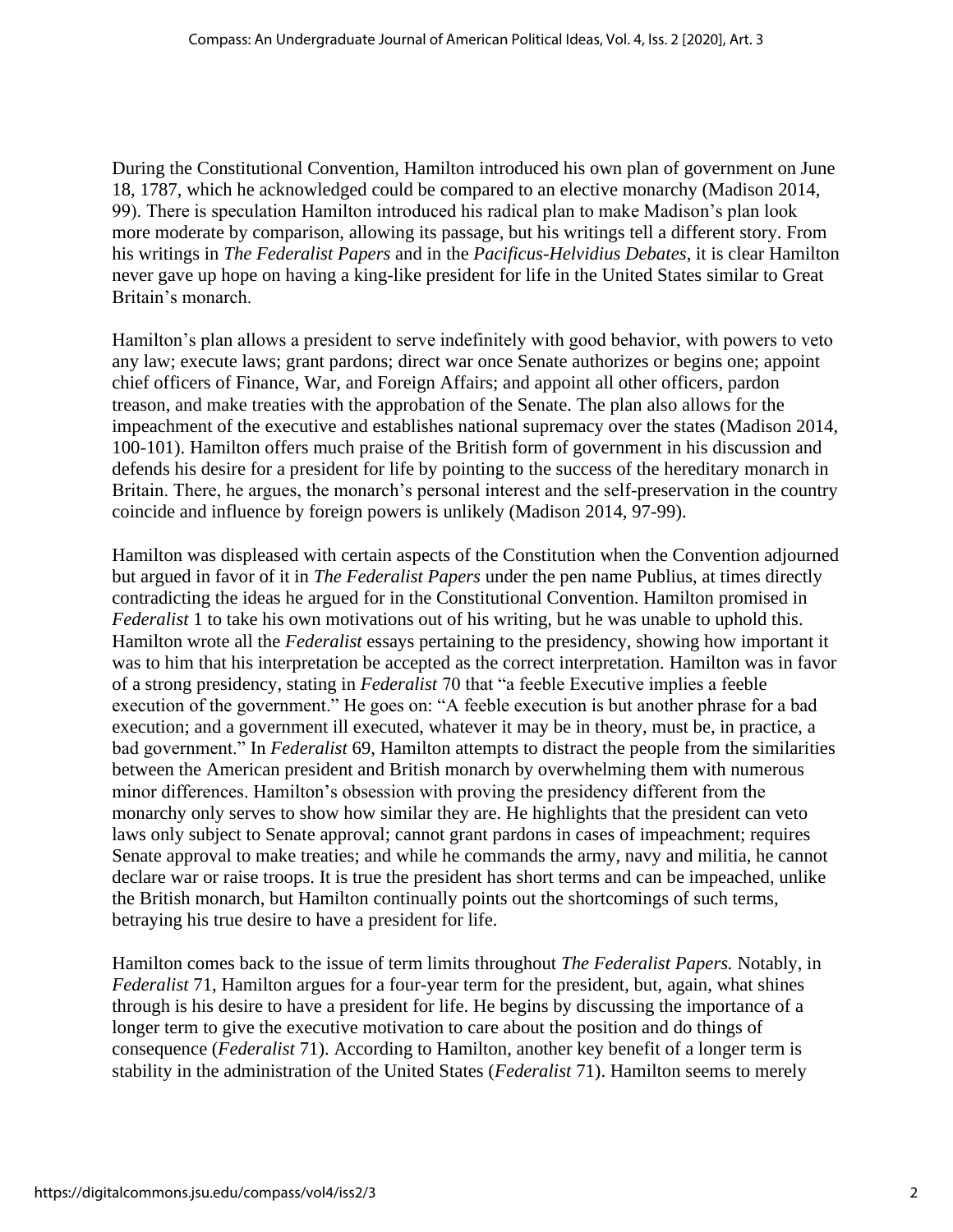settle for four-year terms, as he has only negative things to say about power changing hands and reigns ending.

Hamilton later argues re-eligibility of the president is necessary to give the executive incentive to act well, as the people have the power to elect a new president if they are not satisfied with the incumbent's performance (*Federalist* 72). Negative consequences of excluding presidents from reelection are: decreased motivation to act well, temptation to take advantage of his power without career consequences, depriving the nation of an experienced president, removing people from office in emergencies to the detriment of public safety, and forced instability of government administration (*Federalist* 72). Hamilton briefly mentions a concern that if presidents are not eligible for reelection there would be past presidents "wandering among the people like discontented ghosts, and sighing for a place which they were destined never more to possess," jeopardizing the stability of government (*Federalist* 72). His emphasis on these negative aspects of frequent elections highlights his desire for longer terms or life terms, plainly dissatisfied with the four-year term limit.

Hamilton defends qualified veto power in *Federalist* 69 despite his own desire for the president to have an absolute veto like the British monarch, as announced in his plan at the Constitutional Convention (Madison 2014, 100). Hamilton attributes the growing disuse of the absolute veto in Great Britain to the immense influence the monarch has over Parliament to prevent passage of laws the monarch would want to veto (*Federalist* 69). This influence is used to avoid blatantly exerting power over Parliament and losing public favor. Hamilton echoes this idea in *Federalist* 73, arguing that the monarch's caution in using vetoes meant the president would be even more cautious, because presidents must maintain the favor of the people to be reelected. What Hamilton doesn't consider is the monarchy's struggle to maintain power without reelections to garner support and reaffirm power. The monarchy is better off leaving divisive issues to Parliament to avoid spurring revolution to put a new monarch in power or to abolish the monarchy altogether.

Hamilton addressed treaty power several times throughout *The Federalist Papers* and later in the *Pacificus-Helvidius Debates*. Hamilton firmly believed there was no comparison between the proposed presidential power and the actual power of the British monarch regarding treaties, because the British monarch could represent Great Britain and make treaties without permission from anyone else (*Federalist* 69). This seems overly optimistic on Hamilton's part, as the president still gets to negotiate on behalf of the United States and the Senate only gets to work with what the president gives them, like Parliament in Britain. It is true the British monarch has more freedom, but the difference is not as large as Hamilton portrays it to be. In *Federalist* 75, Hamilton asserts it is irresponsible to give complete treaty-making power to a short-term president, in comparison to the monarch of Great Britain, and therefore there must be Senate approval. A hereditary monarch has too much personal stake in the wellbeing of the government to be dangerous, while the president will soon return to being a private citizen, making them more apt to serve their own interests rather than the interests of the people (*Federalist* 75). Hamilton here in *Federalist* 75 presents an underlying argument for a president for life to remove the drawbacks of presidents who know they cannot rule forever.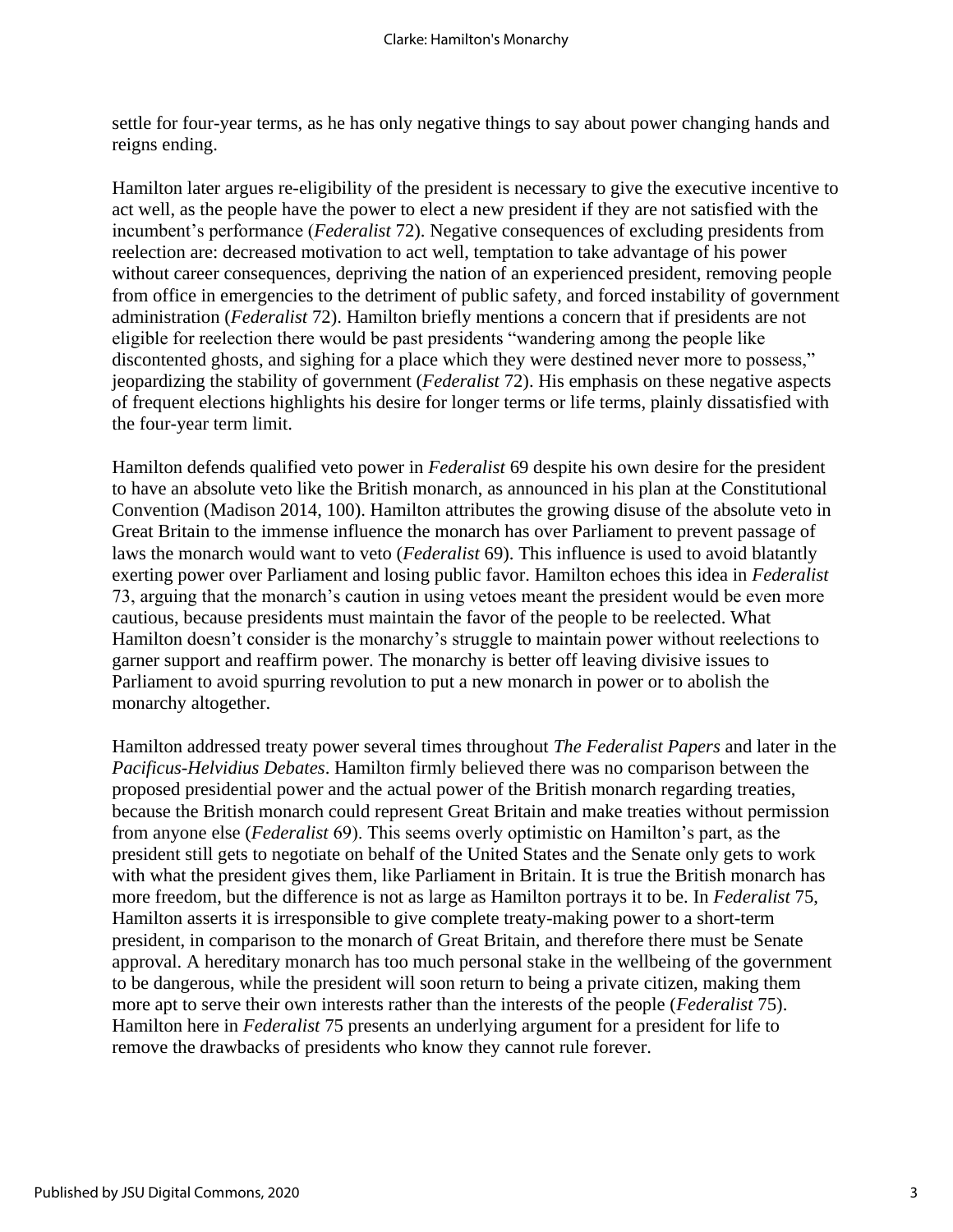The *Pacificus-Helvidius Debates of 1793-1794* started as Hamilton's defense of Washington's Neutrality Proclamation in response to the conflict between France and the rest of Europe, most importantly Great Britain, but evolved into much more. Hamilton wrote under the pseudonym Pacificus. Hamilton maintains Washington was reminding the citizens of the United States of the consequences of breaking neutrality and potentially dragging the United States into a war when he made the Neutrality Proclamation, therefore doing his job of enforcing the laws (*Pacificus* I). However, Hamilton also defends Washington's proclamation by establishing a loose interpretation of the powers granted to the executive branch and thus expanding the powers of the executive.

Hamilton's loose interpretation of the executive power is largely based on his belief the first sentence of Article II of the Constitution – "The executive Power shall be vested in a President of the United States of America" – is a general grant of executive power, and the list of powers in the next section are merely examples, not limitations (*Pacificus* I). He supports this claim in the first *Pacificus* essay by pointing to the different method of granting powers to the legislative branch, the Constitution stating in Article I: "All legislative Powers herein granted shall be vested in a Congress of the United States, which shall consist of a Senate and House of Representatives." Hamilton argues this difference implies the legislative branch is limited to the powers granted to it by the Constitution, while the executive branch includes more (*Pacificus* I). He views clauses referring to cooperation with the Senate, such as in appointment of officers or the making of treaties, as stipulations to the executive powers (*Pacificus* I). Another such stipulation is that the legislature has the right to declare war and grant letters of marque and reprisal (*Pacificus* I). Hamilton interprets the Constitution to expand executive power to include the right to judge whether new foreign rulers should be recognized. This power also includes the right to decide whether the United States will adhere to any previous treaties with said foreign country, a power similarly held by the British monarch.

Hamilton also expresses the right of the president to determine the condition of the nation in *Pacificus* I; the president can enforce laws in a way that seems to fit the condition of the nation, establishing an antecedent state of things the legislature should take into consideration in their decisions. Hamilton reiterates: if the legislature has the power to declare war and has not declared it yet, it is the responsibility of the executive to maintain peace unless and until war is declared (*Pacificus* I). It is possible this power will impact the power of the legislature to declare war, but Hamilton views their power to declare war as a stipulation to executive power, so the president's right to enforce laws comes before Congress's right to declare war (*Pacificus* I). Hamilton claims Congress is still free to perform its duties and could, in the case of a proclamation such as Washington's, still declare war, as the president's only say in the declaration of war is to veto it, but even this can be overruled by the legislature (*Pacificus* I). It would, however, appear disorganized if the president were to proclaim peace and Congress subsequently declared war, making the notion unrealistic. These *Pacificus-Helvidius Debates* were important in their interpretation of the powers of the executive branch, as they came early in the life of the Constitution and helped to explain the ideas behind the founding, at least of the men who wrote them. Hamilton's ideas about a powerful presidency resembling the British monarchy shine through in all his Constitutional writings. Hamilton knew the power his writings in *The Federalist Papers* and the *Pacificus-Helvidius Debates* could have and took advantage of